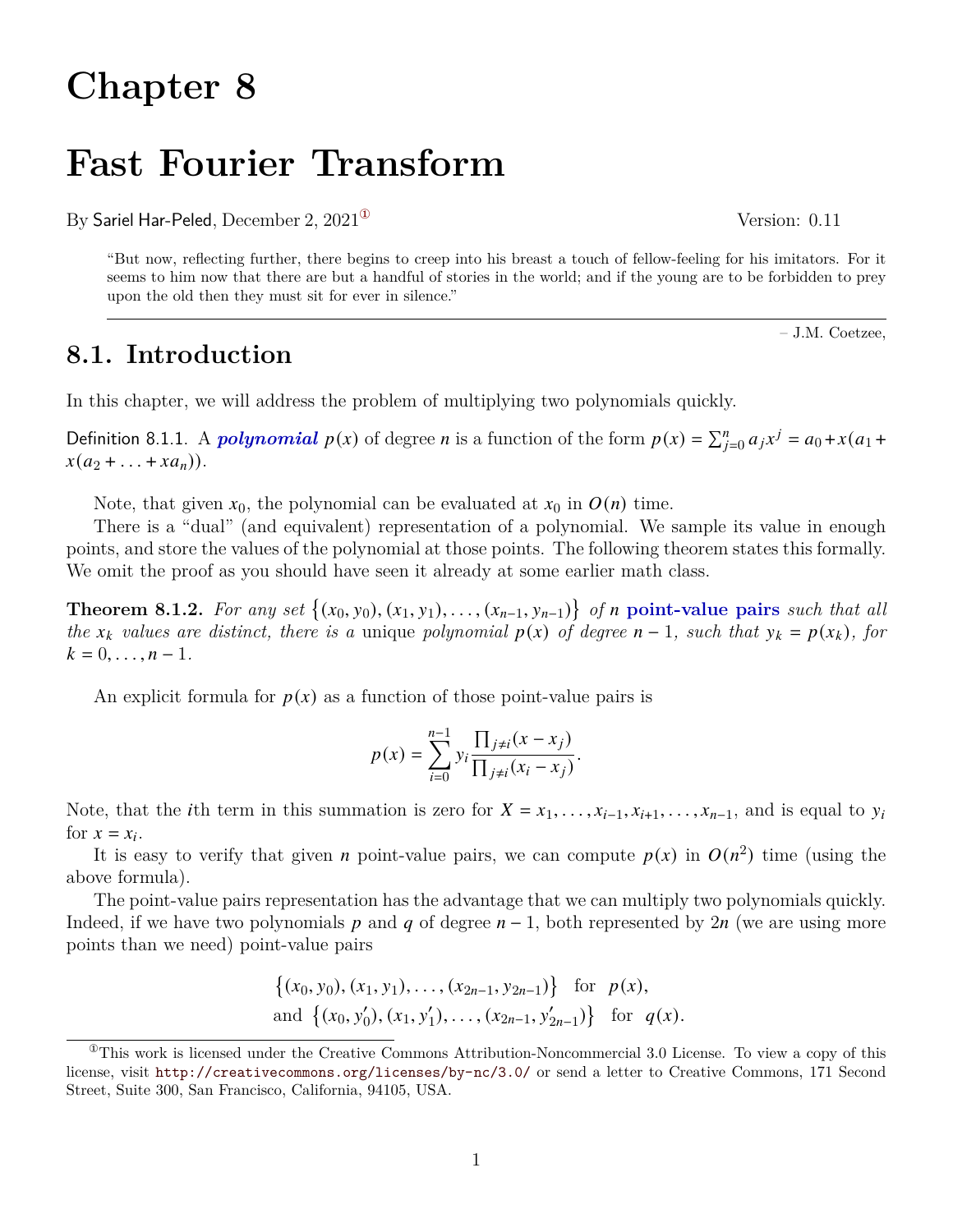Let  $r(x) = p(x)q(x)$  be the product of these two polynomials. Computing  $r(x)$  directly requires  $O(n^2)$ using the naive algorithm. However, in the point-value representation we have, that the representation of  $r(x)$  is

$$
\begin{array}{lcl}\{(x_0,r(x_0)),\ldots,(x_{2n-1},r(x_{2n-1}))\}&=&\{(x_0,p(x_0)q(x_0)),\ldots,(x_{2n-1},p(x_{2n-1})q(x_{2n-1}))\}&=&\{(x_0,y_0y'_0),\ldots,(x_{2n-1},y_{2n-1}y'_{2n-1})\}\,.\end{array}
$$

Namely, once we computed the representation of  $p(x)$  and  $q(x)$  using point-value pairs, we can multiply the two polynomials in linear time. Furthermore, we can compute the standard representation of  $r(x)$ from this representation.

Thus, if could translate quickly (i.e.,  $O(n \log n)$  time) from the standard representation of a polynomial to point-value pairs representation, and back (to the regular representation) then we could compute the product of two polynomials in  $O(n \log n)$  time. The **Fast Fourier Transform** is a method for doing exactly this. It is based on the idea of choosing the  $x_i$  values carefully and using divide and conquer.

## **8.2. Computing a polynomial quickly on values**

In the following, we are going to assume that the polynomial we work on has degree  $n-1$ , where  $n = 2<sup>k</sup>$ . If this is not true, we can pad the polynomial with terms having zero coefficients.

Assume that we magically were able to find a set of numbers  $\Psi = \{x_1, \ldots, x_n\}$ , so that it has the following property:  $|SQ(\Psi)| = n/2$ , where  $SQ(\Psi) = \{x^2 | x \in \Psi\}$ . Namely, when we square the numbers of  $\Psi$ , we remain with only  $n/2$  distinct values, although we started with *n* values. It is quite easy to find such a set.

What is much harder is to find a set that have this property repeatedly. Namely,  $SQ(SQ(\Psi))$  would have  $n/4$  distinct values,  $SQ(SQ(SQ(\Psi)))$  would have  $n/8$  values, and  $SQ^{i}(\Psi)$  would have  $n/2^{i}$  distinct values.

Predictably, maybe, it is easy to show that there is no such set of real numbers (verify...). But let us for the time being ignore this technicality, and fly, for a moment, into the land of fantasy, and assume that we do have such a set of numbers, so that  $|\mathsf{SQ}^i(\Psi)| = n/2^i$  numbers, for  $i = 0, \ldots, k$ . Let us call such a set of numbers *collapsible*.

Given a set of numbers  $\mathcal{X} = \{x_0, \ldots, x_n\}$  and a polynomial  $p(x)$ , let

$$
p(\mathfrak{X})=\left\langle (x_0,p(x_0)),\ldots,(x_n,p(x_n))\right\rangle.
$$

Furthermore, let us rewrite  $p(x) = \sum_{i=0}^{n-1} a_i x^i$  as  $p(x) = u(x^2) + x \cdot v(x^2)$ , where

$$
u(y) = \sum_{i=0}^{n/2-1} a_{2i} y^{i}
$$
 and  $v(y) = \sum_{i=0}^{n/2-1} a_{1+2i} y^{i}$ .

Namely, we put all the even degree terms of  $p(x)$  into  $u(\cdot)$ , and all the odd degree terms into  $v(\cdot)$ . The maximum degree of the two polynomials  $u(y)$  and  $v(y)$  is  $n/2$ .

We are now ready for the kill: To compute  $p(\Psi)$  for  $\Psi$ , which is a collapsible set, we have to compute  $u(SQ(\Psi))$ ,  $v(SQ(\Psi))$ . Namely, once we have the value-point pairs of  $u(SQ(A))$ ,  $v(SQ(A))$  we can, in *linear* time, compute  $p(\Psi)$ . But,  $SQ(\Psi)$  have  $n/2$  values because we assumed that  $\Psi$  is collapsible. Namely, to compute *n* point-value pairs of  $p(\cdot)$ , we have to compute  $n/2$  point-value pairs of two polynomials of degree  $n/2$  over a set of  $n/2$  numbers.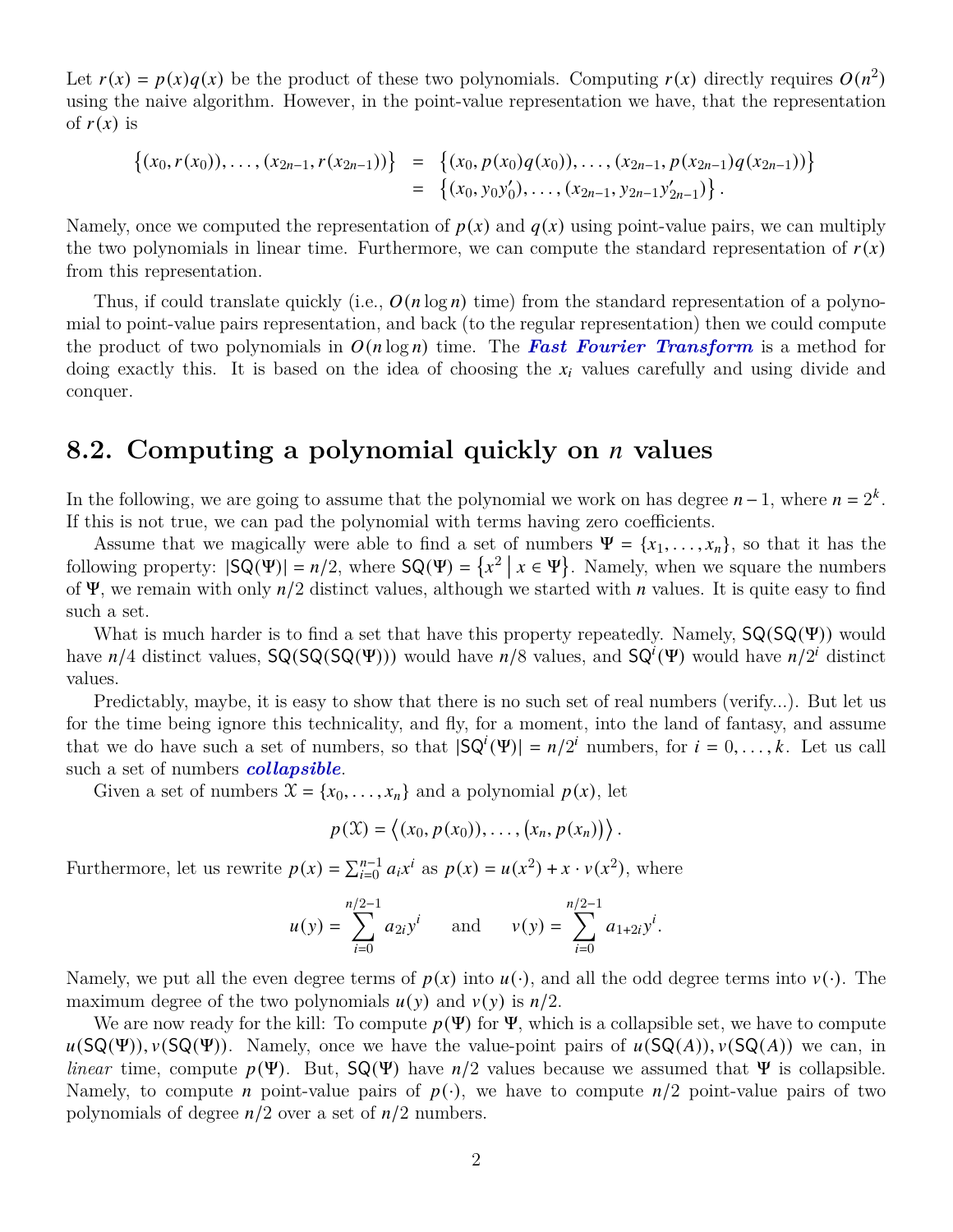<span id="page-2-0"></span> $FFTAlg(p, X)$ **input:**  $p(x)$ : A polynomial of degree *n*:  $p(x) = \sum_{i=0}^{n-1} a_i x^i$  $X: A$  collapsible set of  $n$  elements. **output:**  $p(X)$ **begin**  $u(y) = \sum_{i=0}^{n/2-1} a_{2i}y^i$  $v(y) = \sum_{i=0}^{n/2-1} a_{1+2i}y^{i}.$  $Y = SQ(X) = \{x^2 \mid x \in X\}.$  $U = FFTAlg(u, Y)$  /\*  $U = u(Y)$  \*/  $V = FFTAlg(v, Y)$  /\*  $V = v(Y)$  \*/  $Out \leftarrow \emptyset$ for  $x \in A$  do /\*  $p(x) = u(x^2) + x * v(x^2)$  \*/ /\*  $U[x^2]$  is the value  $u(x^2)$  \*/  $(x, p(x)) \leftarrow (x, U[x^2] + x \cdot V[x^2])$  $Out \leftarrow Out \cup \{(x, p(x))\}$ **return end**

Figure 8.1: The FFT algorithm.

Namely, we reduce a problem of size *n* into two problems of size  $n/2$ . The resulting algorithm is depicted in [Figure 8.1.](#page-2-0)

What is the running time of FFTAlg? Well, clearly, all the operations except the recursive calls takes  $O(n)$  time (assume, for the time being, that we can fetch  $U[x^2]$  in  $O(1)$  time). As for the recursion, we call recursively on a polynomial of degree  $n/2$  with  $n/2$  values ( $\Psi$  is collapsible!). Thus, the running time is  $T(n) = 2T(n/2) + O(n)$ , which is  $O(n \log n)$  – exactly what we wanted.

#### **8.2.1. Generating Collapsible Sets**

Nice! But how do we resolve this "technicality" of not having collapsible set? It turns out that if we work over the complex numbers (instead of over the real numbers), then generating collapsible sets is quite easy. Describing complex numbers is outside the scope of this writeup, and we assume that you already have encountered them before. Nevertheless a quick reminder is provided in [Section 8.4.1.](#page-6-0) Everything you can do over the real numbers you can do over the complex numbers, and much more (complex numbers are your friend).

In particular, the polynomial  $x^n = 1$  has *n* distinct solutions over the complex numbers. Let  $\gamma_i(n)$ denote the j<sup>th</sup> such solution, depicted in [Figure 8.2.](#page-5-0) In particular, the  $n$  roots of unity are

$$
\gamma_j(n) = \cos\left(2\pi \frac{j}{n}\right) + i\sin\left(2\pi \frac{j}{n}\right)
$$
 for  $j = 0, ..., n-1$ .

Note that  $\gamma_j(n) = (\gamma_1(n))^{j}$ , and  $\gamma_{j+n}(n) = \gamma_j(n)$ , for all j. As such, the *n* roots of unity form a cyclic group under multiplication, with  $\gamma_1(n)$  being a generator.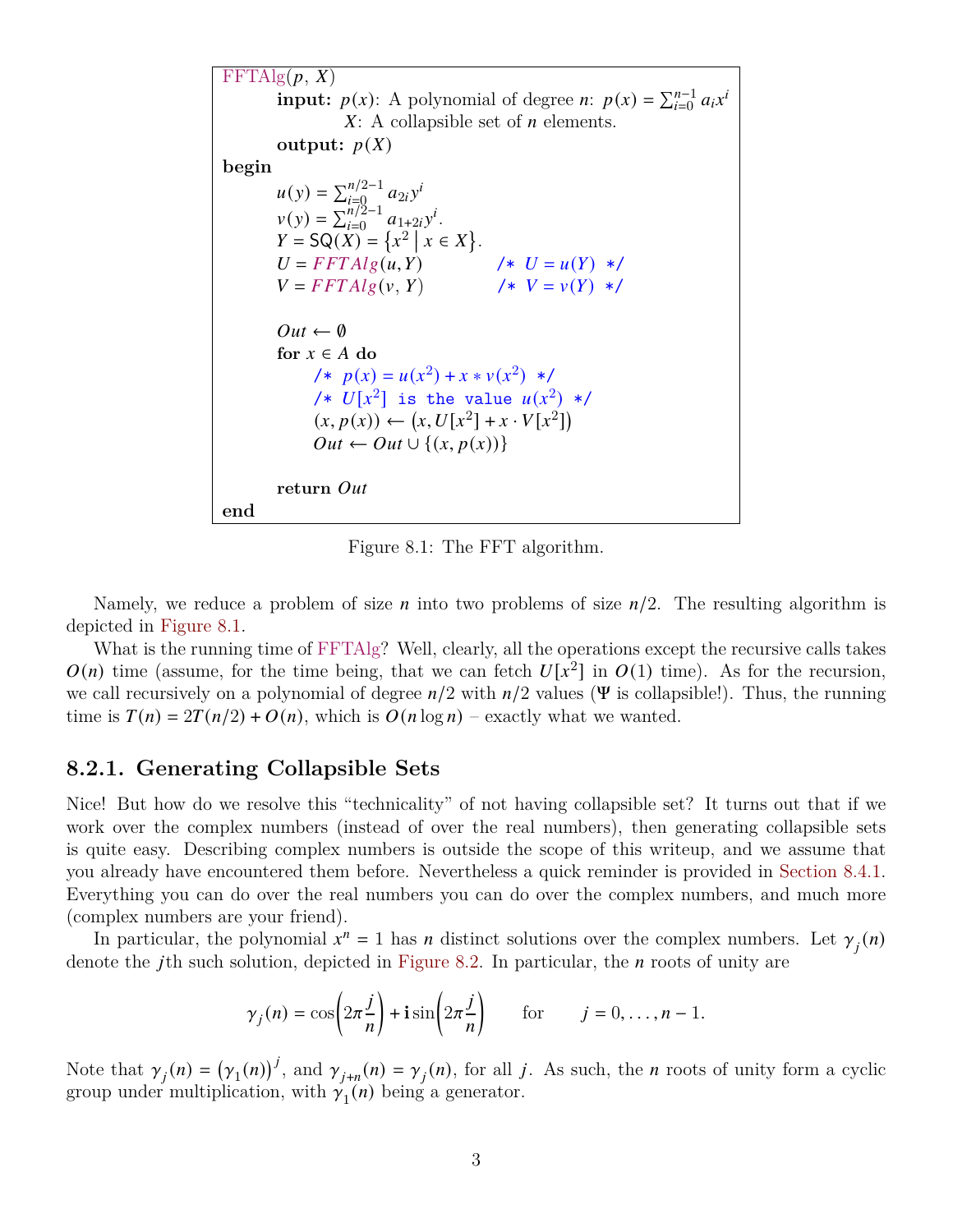Let  $\mathcal{A}(n) = \{\gamma_0(n), \ldots, \gamma_{n-1}(n)\}\.$  It is easy to verify that  $|SQ(\mathcal{A}(n))|$  has exactly  $n/2$  elements. Specifically, we have that  $\mathsf{SQ}(\mathcal{A}(n)) = \mathcal{A}(n/2)$ , as can be easily verified. Namely, if we pick *n* to be a power of 2, then  $\mathcal{A}(n)$  is the *required* collapsible set.

**Theorem 8.2.1.** *Given polynomial*  $p(x)$  *of degree n*, where *n* is a power of two, then we can compute  $p(X)$  *in*  $O(n \log n)$  *time, where*  $X = \mathcal{A}(n)$  *is the set of n* roots of unity over the complex numbers.

We can now multiply two polynomials quickly by transforming them to the point-value pairs representation over the  $n$  roots of unity, but we still have to transform this representation back to the regular representation.

## **8.3. Recovering the polynomial**

This part of the writeup is somewhat more technical. Putting it shortly, we are going to apply the FFTAlg algorithm once again to recover the original polynomial. The details follow.

It turns out that we can interpret the FFT as a matrix multiplication operator. Indeed, if we have  $p(x) = \sum_{i=0}^{n-1} a_i x^i$  then evaluating  $p(\cdot)$  on  $\mathcal{A}(n)$  is equivalent to:

$$
\begin{pmatrix} y_0 \\ y_1 \\ y_2 \\ \vdots \\ y_{n-1} \end{pmatrix} = \begin{pmatrix} 1 & \gamma_0 & \gamma_0^2 & \gamma_0^3 & \cdots & \gamma_0^{n-1} \\ 1 & \gamma_1 & \gamma_1^2 & \gamma_1^3 & \cdots & \gamma_1^{n-1} \\ 1 & \gamma_2 & \gamma_2^2 & \gamma_2^3 & \cdots & \gamma_2^{n-1} \\ 1 & \gamma_3 & \gamma_3^2 & \gamma_3^3 & \cdots & \gamma_3^{n-1} \\ \vdots & \vdots & \vdots & \vdots & \cdots & \vdots \\ 1 & \gamma_{n-1} & \gamma_{n-1}^2 & \gamma_{n-1}^3 & \cdots & \gamma_{n-1}^{n-1} \\ \vdots & \vdots & \vdots & \vdots & \cdots & \vdots \\ 1 & \gamma_{n-1} & \gamma_{n-1}^2 & \gamma_{n-1}^3 & \cdots & \gamma_{n-1}^{n-1} \end{pmatrix} \begin{pmatrix} a_0 \\ a_1 \\ a_2 \\ \vdots \\ a_{n-1} \end{pmatrix},
$$

where  $\gamma_j = \gamma_j(n) = (\gamma_1(n))^j$ , and  $y_j = p(\gamma_j)$ .

This matrix V is quite interesting, and is the **Vandermonde** matrix. Let  $V^{-1}$  be the inverse matrix of this Vandermonde matrix. And let multiply the above formula from the left. We get:

$$
\begin{pmatrix} a_0 \\ a_1 \\ a_2 \\ a_3 \\ \vdots \\ a_{n-1} \end{pmatrix} = V^{-1} \begin{pmatrix} y_0 \\ y_1 \\ y_2 \\ \vdots \\ y_{n-1} \end{pmatrix}.
$$

Namely, we can recover the polynomial  $p(x)$  from the point-value pairs

$$
\{(\gamma_0, p(\gamma_0)), (\gamma_1, p(\gamma_1)), \ldots, (\gamma_{n-1}, p(\gamma_{n-1}))\}
$$

by doing a single matrix multiplication of  $V^{-1}$  by the vector  $[y_0, y_1, \ldots, y_{n-1}]$ . However, multiplying a vector with *n* entries with a matrix of size  $n \times n$  takes  $O(n^2)$  time. Thus, so far there is no benefit.

However, since the Vandermonde matrix is so well behaved<sup> $\mathcal{Q}$ </sup>, it is not too hard to figure out the inverse matrix.

<span id="page-3-0"></span> $\degree$ Not to mention famous, beautiful and well known – in short a celebrity matrix.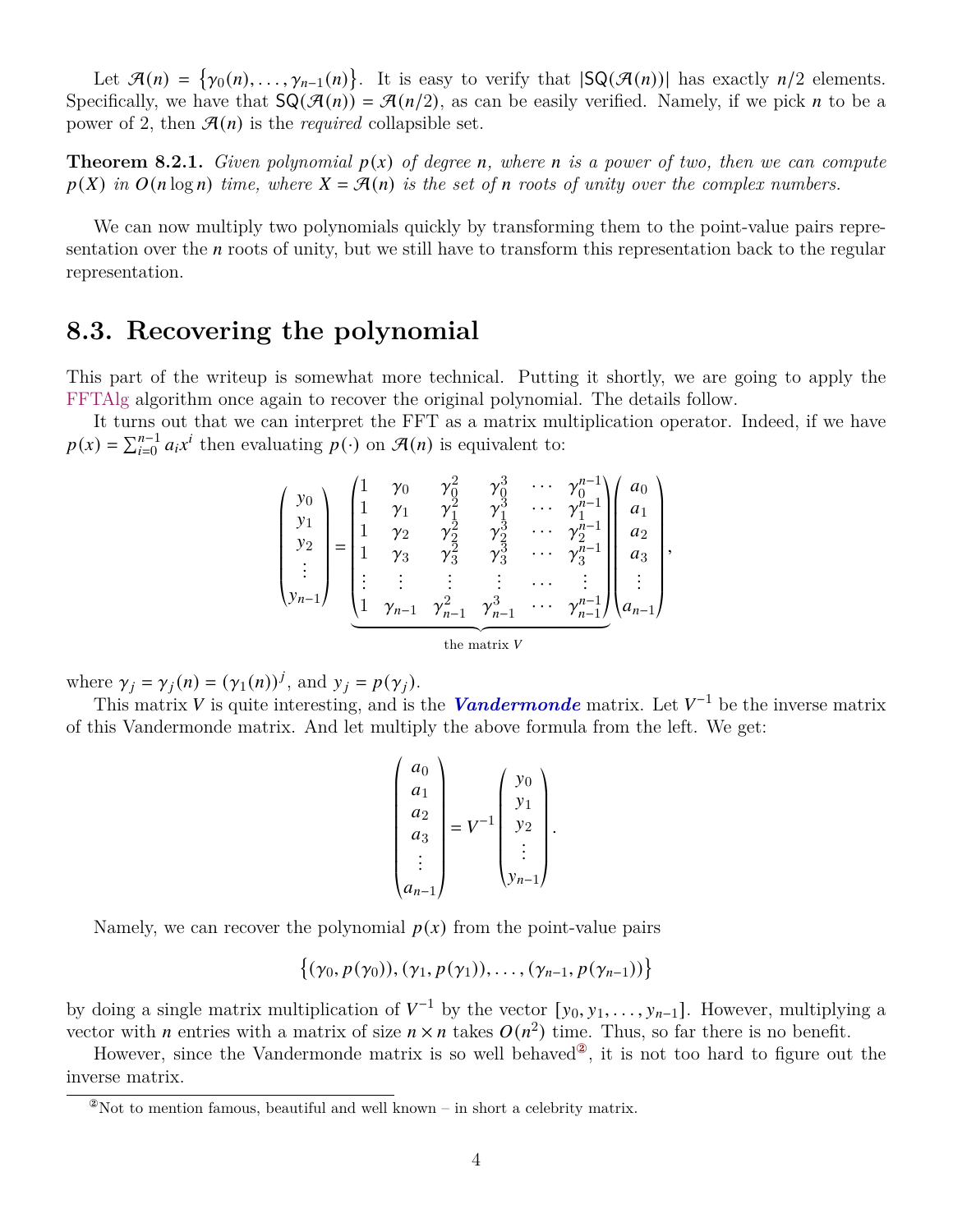**Claim 8.3.1.** Let V be the  $n \times n$  Vandermonde matrix. We have that

$$
V^{-1} = \frac{1}{n} \begin{pmatrix} 1 & \beta_0 & \beta_0^2 & \beta_0^3 & \cdots & \beta_0^{n-1} \\ 1 & \beta_1 & \beta_1^2 & \beta_1^3 & \cdots & \beta_1^{n-1} \\ 1 & \beta_2 & \beta_2^2 & \beta_2^3 & \cdots & \beta_2^{n-1} \\ 1 & \beta_3 & \beta_3^2 & \beta_3^3 & \cdots & \beta_3^{n-1} \\ \vdots & \vdots & \vdots & \vdots & \cdots & \vdots \\ 1 & \beta_{n-1} & \beta_{n-1}^2 & \beta_{n-1}^3 & \cdots & \beta_{n-1}^{n-1} \end{pmatrix},
$$

*where*  $\beta_j = 1/\gamma_j(n) = 1/\gamma_{-j}(n)$ .

*Proof:* Consider the  $(u, v)$  entry in the matrix  $C = V^{-1}V$ . We have

$$
C_{u,v} = \sum_{j=0}^{n-1} \frac{(\beta_u)^j (\gamma_j)^v}{n}
$$

.

We use here that  $\gamma_j = (\gamma_1)^j$  as can be easily verified. Thus,

$$
C_{u,v} = \sum_{j=0}^{n-1} \frac{(\beta_u)^j ((\gamma_1)^j)^v}{n} = \sum_{j=0}^{n-1} \frac{(\beta_u)^j ((\gamma_1)^v)^j}{n} = \sum_{j=0}^{n-1} \frac{(\beta_u \gamma_v)^j}{n}.
$$

Clearly, if  $u = v$  then

$$
C_{u,u} = \frac{1}{n} \sum_{j=0}^{n-1} (\beta_u \gamma_u)^j = \frac{1}{n} \sum_{j=0}^{n-1} (1)^j = \frac{n}{n} = 1.
$$

If  $u \neq v$  then,

$$
\beta_u\gamma_v=(\gamma_u)^{-1}\gamma_v=(\gamma_1)^{-u}\gamma_1^v=(\gamma_1)^{v-u}=\gamma_{v-u}.
$$

And

$$
C_{u,v} = \frac{1}{n} \sum_{j=0}^{n-1} (\gamma_{v-u})^j = \frac{1}{n} \cdot \frac{\gamma_{v-u}^n - 1}{\gamma_{v-u} - 1} = \frac{1}{n} \cdot \frac{1 - 1}{\gamma_{v-u} - 1} = 0,
$$

this follows by the formula for the sum of a geometric series, and as  $\gamma_{v-u}$  is an *n*th root of unity, and as such if we raise it to power  $n$  we get 1.

We just proved that the matrix  $C$  have ones on the diagonal and zero everywhere else. Namely, it is the identity matrix, establishing our claim that the given matrix is indeed the inverse matrix to the Vandermonde matrix.

Let us recap, given *n* point-value pairs  $\{(\gamma_0, y_0), \ldots, (\gamma_{n-1}, y_{n-1})\}$  of a polynomial  $p(x) = \sum_{i=0}^{n-1} a_i x^i$ over the set of nth roots of unity, then we can recover the coefficients of the polynomial by multiplying the vector  $[y_0, y_1, \ldots, y_n]$  by the matrix  $V^{-1}$ . Namely,

$$
\begin{pmatrix}\na_0 \\
a_1 \\
a_2 \\
\vdots \\
a_{n-1}\n\end{pmatrix} = \frac{1}{n} \begin{pmatrix}\n1 & \beta_0 & \beta_0^2 & \beta_0^3 & \cdots & \beta_0^{n-1} \\
1 & \beta_1 & \beta_1^2 & \beta_1^3 & \cdots & \beta_1^{n-1} \\
1 & \beta_2 & \beta_2^2 & \beta_2^3 & \cdots & \beta_2^{n-1} \\
1 & \beta_3 & \beta_3^2 & \beta_3^3 & \cdots & \beta_3^{n-1} \\
\vdots & \vdots & \vdots & \vdots & \cdots & \vdots \\
1 & \beta_{n-1} & \beta_{n-1}^2 & \beta_{n-1}^3 & \cdots & \beta_{n-1}^{n-1}\n\end{pmatrix} \begin{pmatrix}\ny_0 \\
y_1 \\
y_2 \\
y_3 \\
y_3 \\
\vdots \\
y_{n-1}\n\end{pmatrix}.
$$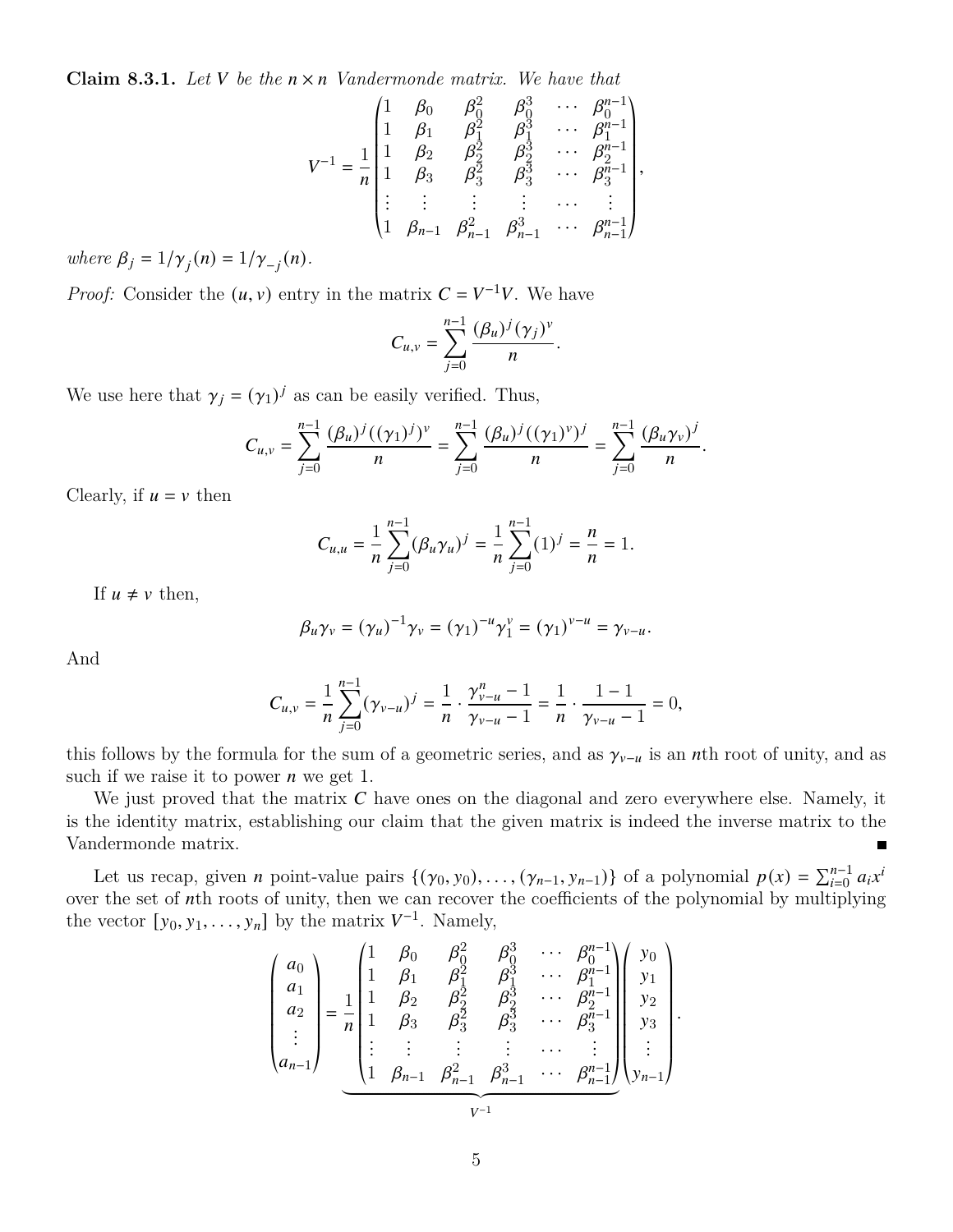<span id="page-5-0"></span>

Figure 8.2: (A) The 16 roots of unity. (B) The 8 roots of unity. (C) The 4 roots of unity.

Let us write a polynomial  $W(x) = \sum_{n=1}^{n-1}$  $\overline{i=0}$  $(y_i/n)x^i$ . It is clear that  $a_i = W(\beta_i)$ . That is to recover the

coefficients of  $p(\cdot)$ , we have to compute a polynomial  $W(\cdot)$  on *n* values:  $\beta_0, \ldots, \beta_{n-1}$ .

The final stroke, is to observe that  $\{\beta_0, \ldots, \beta_{n-1}\} = \{\gamma_0, \ldots, \gamma_{n-1}\}$ ; indeed  $\beta_i^n$  $\sum_{i=1}^{n} (\gamma_i^{-1})^n = (\gamma_i^n)$  $\binom{n}{i}^{-1} =$  $1^{-1} = 1$ . Namely, we can apply the FFTAlg algorithm on  $W(x)$  to compute  $a_0, \ldots, a_{n-1}$ .

We conclude:

**Theorem 8.3.2.** *Given*  $n$  *point-value pairs of a polynomial*  $p(x)$  *of degree*  $n-1$  *over the set of*  $n$  *powers of the nth roots of unity, we can recover the polynomial*  $p(x)$  *in*  $O(n \log n)$  *time.* 

**Theorem 8.3.3.** *Given two polynomials of degree n, they can be multiplied in*  $O(n \log n)$  *time.* 

### **8.4. The Convolution Theorem**

Given two vectors:  $A = [a_0, a_1, \ldots, a_n]$  and  $B = [b_0, \ldots, b_n]$ , their dot product is the quantity

$$
A \cdot B = \langle A, B \rangle = \sum_{i=0}^{n} a_i b_i.
$$

Let  $A_r$  denote the shifting of A by  $n - r$  locations to the left (we pad it with zeros; namely,  $a_j = 0$  for  $j \notin \{0, \ldots, n\}$ .

 $A_r = [a_{n-r}, a_{n+1-r}, a_{n+2-r}, \ldots, a_{2n-r}]$ 

where  $a_j = 0$  if  $j \notin [0, \ldots, n]$ .

**Observation 8.4.1.**  $A_n = A$ .

Example 8.4.2. For  $A = [3, 7, 9, 15]$ ,  $n = 3$  $A_2 = [7, 9, 15, 0],$  $A_5 = [0, 0, 3, 7].$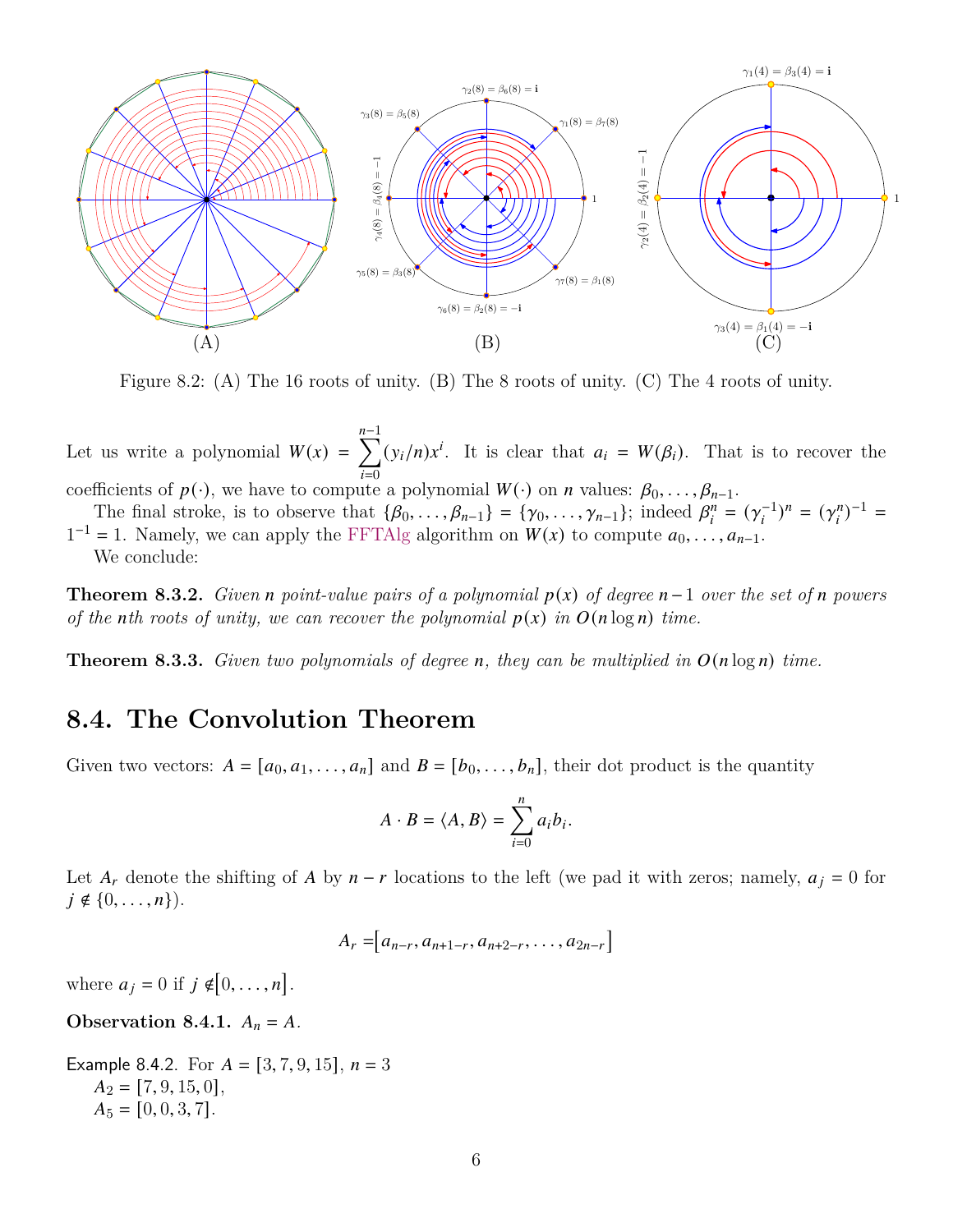Definition 8.4.3. Let  $c_i = A_i \cdot B = \sum_{j=n-i}^{2n-i} a_j b_{j-n+i}$ , for  $i = 0, \ldots, 2n$ . The vector  $[c_0, \ldots, c_{2n}]$  is the *convolution* of A and B.

**Question 8.4.4.** *How to compute the convolution of two vectors of length n?* 

Definition 8.4.5. The resulting vector  $[c_0, \ldots, c_{2n}]$  is the *convolution* of A and B.

Let  $p(x) = \sum_{i=0}^{n} \alpha_i x^i$ , and  $q(x) = \sum_{i=0}^{n} \beta_i x^i$ . The coefficient of  $x^i$  in  $r(x) = p(x)q(x)$  is

$$
d_i = \sum_{j=0}^i \alpha_j \beta_{i-j}.
$$

On the other hand, we would like to compute  $c_i = A_i \cdot B = \sum_{j=n-i}^{2n-i} a_j b_{j-n+i}$ , which seems to be a very similar expression. Indeed, setting  $\alpha_i = a_i$  and  $\beta_l = b_{n-l-1}$  we get what we want.

To understand whats going on, observe that the coefficient of  $x^2$  in the product of the two respective polynomials  $p(x) = a_0 + a_1x + a_2x^2 + a_3x^3$  and  $q(x) = b_0 + b_1x + b_2x^2 + b_3x^3$  is the sum of the entries on the anti diagonal in the following matrix, where the entry in the *i*th row and *j*th column is  $a_i b_j$ .

$$
\begin{array}{c|cc}\n & a_0 & + a_1x & +a_2x^2 & +a_3x^3 \\
\hline\nb_0 & & a_2b_0x^2 & \\
\hline\n+ b_1x & & a_1b_1x^2 & \\
+b_2x^2 & & a_0b_2x^2 & \\
\hline\n+ b_3x^3 & & & \n\end{array}
$$

**Theorem 8.4.6.** *Given two vectors*  $A = [a_0, a_1, \ldots, a_n]$ ,  $B = [b_0, \ldots, b_n]$  *one can compute their convolution in*  $O(n \log n)$  *time.* 

*Proof:* Let  $p(x) = \sum_{i=0}^{n} a_{n-i} x^i$  and let  $q(x) = \sum_{i=0}^{n} b_i x^i$ . Compute  $r(x) = p(x)q(x)$  in  $O(n \log n)$  time using the convolution theorem. Let  $c_0, \ldots, c_{2n}$  be the coefficients of  $r(x)$ . It is easy to verify, as described above, that  $[c_0, \ldots, c_{2n}]$  is the convolution of A and B.  $\blacksquare$ 

#### <span id="page-6-0"></span>**8.4.1. Complex numbers – a quick reminder**

A complex number is a pair of real numbers x and y, written as  $\tau = x + iy$ , where x is the **real** part and y is the *imaginary* part. Here i is of course the root of −1. In *polar form*, we can write  $\tau = r \cos \phi + i r \sin \phi = r(\cos \phi + i \sin \phi) = r e^{i\phi}$ , where  $r = \sqrt{x^2 + y^2}$  and  $\phi = \arcsin(y/x)$ . To see the last part, define the following functions by their Taylor expansion

$$
\sin x = x - \frac{x^3}{3!} + \frac{x^5}{5!} - \frac{x^7}{7!} + \cdots,
$$
  

$$
\cos x = 1 - \frac{x^2}{2!} + \frac{x^4}{4!} - \frac{x^6}{6!} + \cdots,
$$
  
and 
$$
e^x = 1 + \frac{x}{1!} + \frac{x^2}{2!} + \frac{x^3}{3!} + \cdots.
$$

Since  $\mathbf{i}^2 = -1$ , we have that

$$
e^{ix} = 1 + i\frac{x}{1!} - \frac{x^2}{2!} - i\frac{x^3}{3!} + \frac{x^4}{4!} + i\frac{x^5}{5!} - \frac{x^6}{6!} \cdots = \cos x + i\sin x.
$$